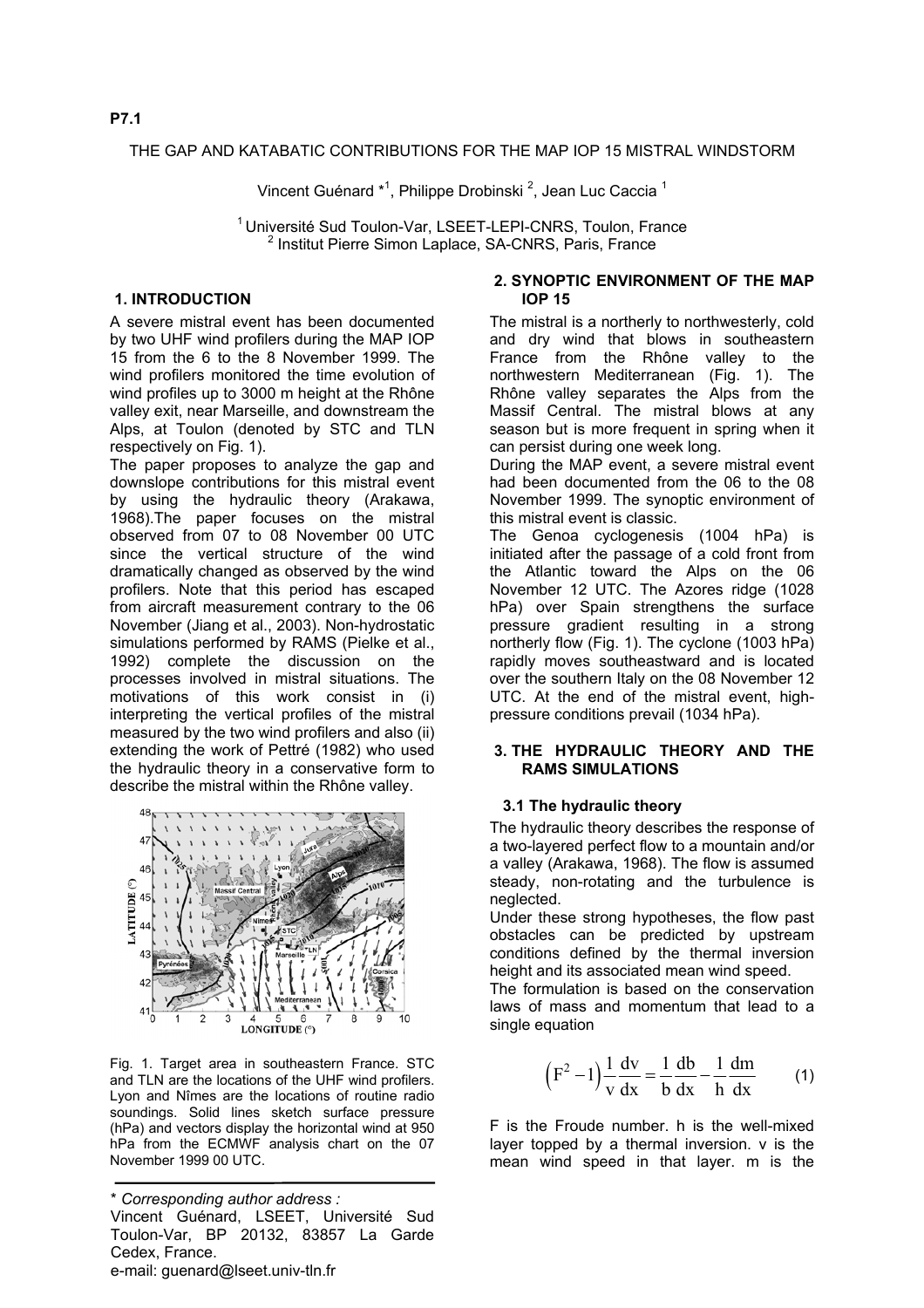mountain height, b is the valley width and x the valley axis.

As hydraulic jumps appear at singular points in equation [\(1\)](#page-0-0) when F equal unity, a basic parameterization on the jump discontinuity based on Euler's equation is used (Ball, 1956; Pettré, 1982).

The main advantage of the hydraulic theory is its simple formulation where unique solutions can be easily computed with a basic finite differencing explicit scheme. Pettré (1982) applies the equations of the hydraulic theory written in conservative form to describe the mistral within the Rhône valley and finds non unique solutions. With that approach, Pettré gives a phenomenological description of the mistral for incident Froude number greater than 0.28. The local formulation works with any kind of flows even incident supercritical flows. Moreover, in the hydraulic theory, the gap and downslope forces are decoupled so that their effects can be easily analyzed. Two transects of the thermal inversion height taken North of STC and TLN are given from the hydraulic theory to interpret the wind profiler data. Thus, the theory needs the mountain heights m and the valley width b to compute these transects. Along the Rhône valley, the maximum height is 400 m while the transect crossing the Alps is featured by a 2300 m mountain height. The valley ranges from 90 km near the latitude 45N to 230 km near the latitudes 46N and 43.5N.

## **3.2 The RAMS simulation**

Non-hydrostatic simulations are performed with the RAMS model (Pielke et al., 1992) to make comparisons with the 2D predictions of the hydraulic theory and also to illustrate the 3D processes involved in mistral situations. In the simulations, a 9 km horizontal spacing mesh is selected. The simulation is initialized the 06 November 12 UTC and integrated over 48 hours.

The prognostic fields of the simulations are validated through some comparisons of the vertical profiles of the wind and potential temperature measured by the radio soundings at Lyon and Nîmes. The simulations (not shown) are also validated by the time evolution of the wind profiles observed by the STC and TLN wind profilers.

### **4. THE MISTRAL OBSERVATIONS**

### **4.1 Upstream conditions**

The hydraulic theory needs the thermal inversion height and the component of the component of the wind normal to the obstacles. The incident conditions are given by the radio soundings launched each 6 hours at Lyon (Fig. 1). Fig. 2 gives the vertical profiles of the potential temperature and the vcomponent of the wind from 07 to 08 November 00 UTC.

The potential temperature profiles point out the well-mixed layer that gets progressively thinner with time from 3100 to 1350 m above ground level (AGL). The strong thermal inversions that range from 10 to 20 K. $km^{-1}$  fulfil the conditions of two-layered fluid system needed by the hydraulic theory. The incident wind speed ranges from 10 to 20  $\text{ms}^{-1}$ .<br>Upstream sounding at Lyon



Fig. 2. Upstream radio sounding data at Lyon from 07 to 08 November 00 UTC. The top panel displays the vertical profile of the potential temperature (K). The bottom panel sketches the v-component of the wind  $(ms^{-1})$ .

### **4.2 Downstream conditions**

The downstream conditions are obtained thanks to the radio soundings launched every 6 hours at Nîmes and to the wind profilers STC at the Rhône valley exit and TLN downstream the Alps (see Fig.1 for their locations).

The wind profilers show that the mistral onset occurs at the same time above the two sites at 06 November 12 UTC with a deep mistral structure. The radio soundings of Nîmes, that is located further west STC, indicate that the mistral has a 6 km depth. The deep mistral evolves in a low-level jet the 06 November 21 UTC downstream the Alps and the 07 November 06 UTC at the Rhône valley exit.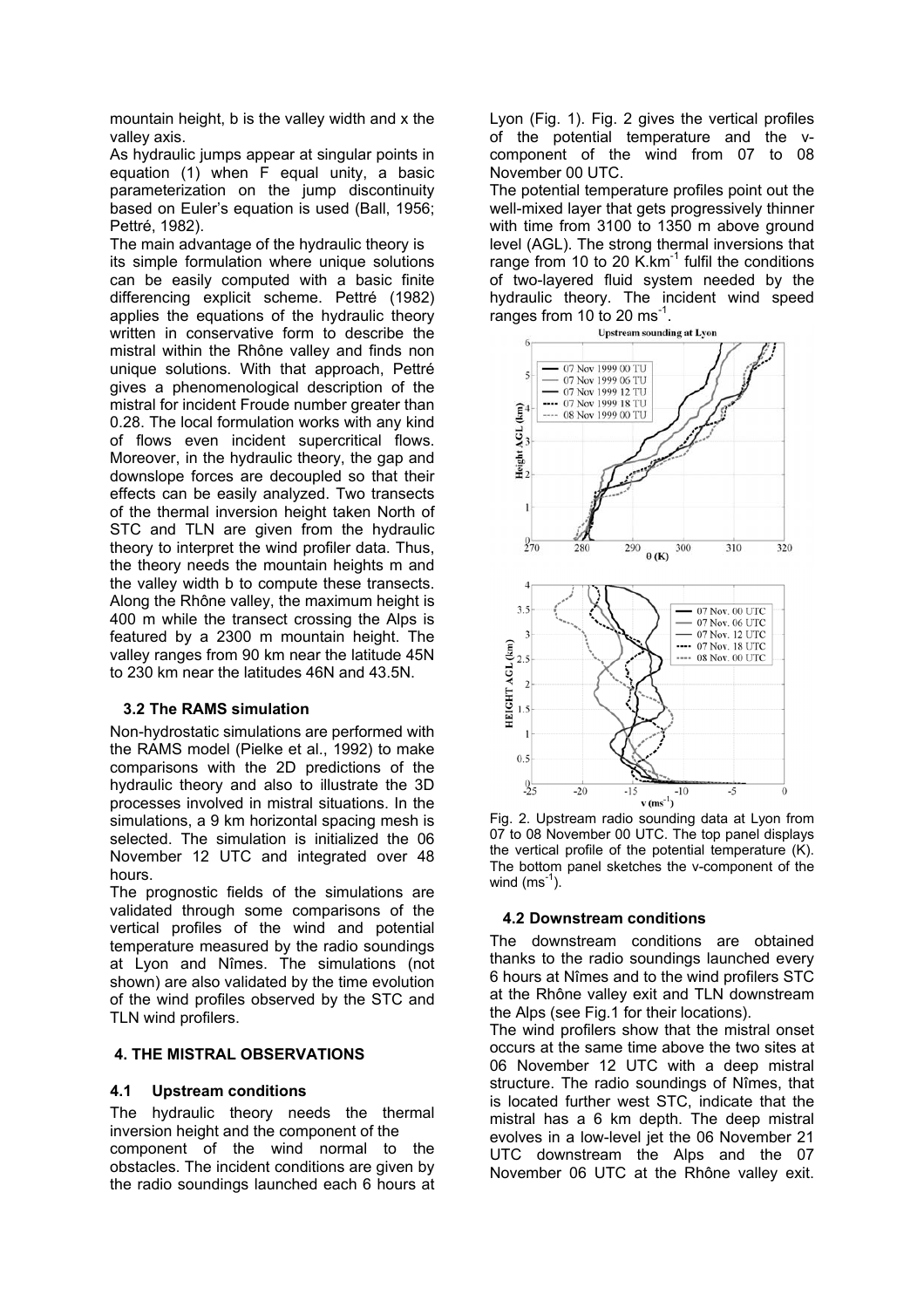While the mistral stops the 07 November 12 UTC downstream the Alps, the shallow mistral persists at the Rhône valley exit until the 08 November 12 UTC. The wind speed maxima reach 40 ms<sup>-1</sup> at the Rhône valley exit and 30 ms<sup>-1</sup> downstream the Alps.



Fig.3. Time evolution of the v-component profiles  $(ms<sup>-1</sup>)$  at the Rhône valley exit (top panel) and downstream the Alps (bottom panel) from 06 to 08 November 12 UTC.

#### **5. THE RESULTS**

The results of the hydraulic theory consist of two transects along the Rhône valley and across the Alps of the well-mixed depth from 07 to 08 November 00 UTC.

#### **5.1 Downslope effects**

If only downslope effects are considered, the well-mixed depth follows the terrain of the Rhône valley (Fig. 4a) suggesting that they are weak. From 07 November 12 UTC, small amplitude hydraulic jumps are noticeable near the latitude 44N and farther downstream.

Downstream the Alps (Fig. 4b), only the downslope effects are possible since too far from the Rhône valley. The height of the thermal inversion is 2 km downstream the Alps on the 07 November 00 UTC that suggests the occurrence of the low-level jet since the upstream conditions are featured by a 3 km



Fig. 4. Thermal inversion height predicted with the hydraulic theory from 07 to 08 November 00 UTC (a) along the Rhône valley with downslope effects only, (b) across the Alps with downslope effects only, along the Rhône valley with (c) gap effects only and with (d) the combination of gap and downslope effects.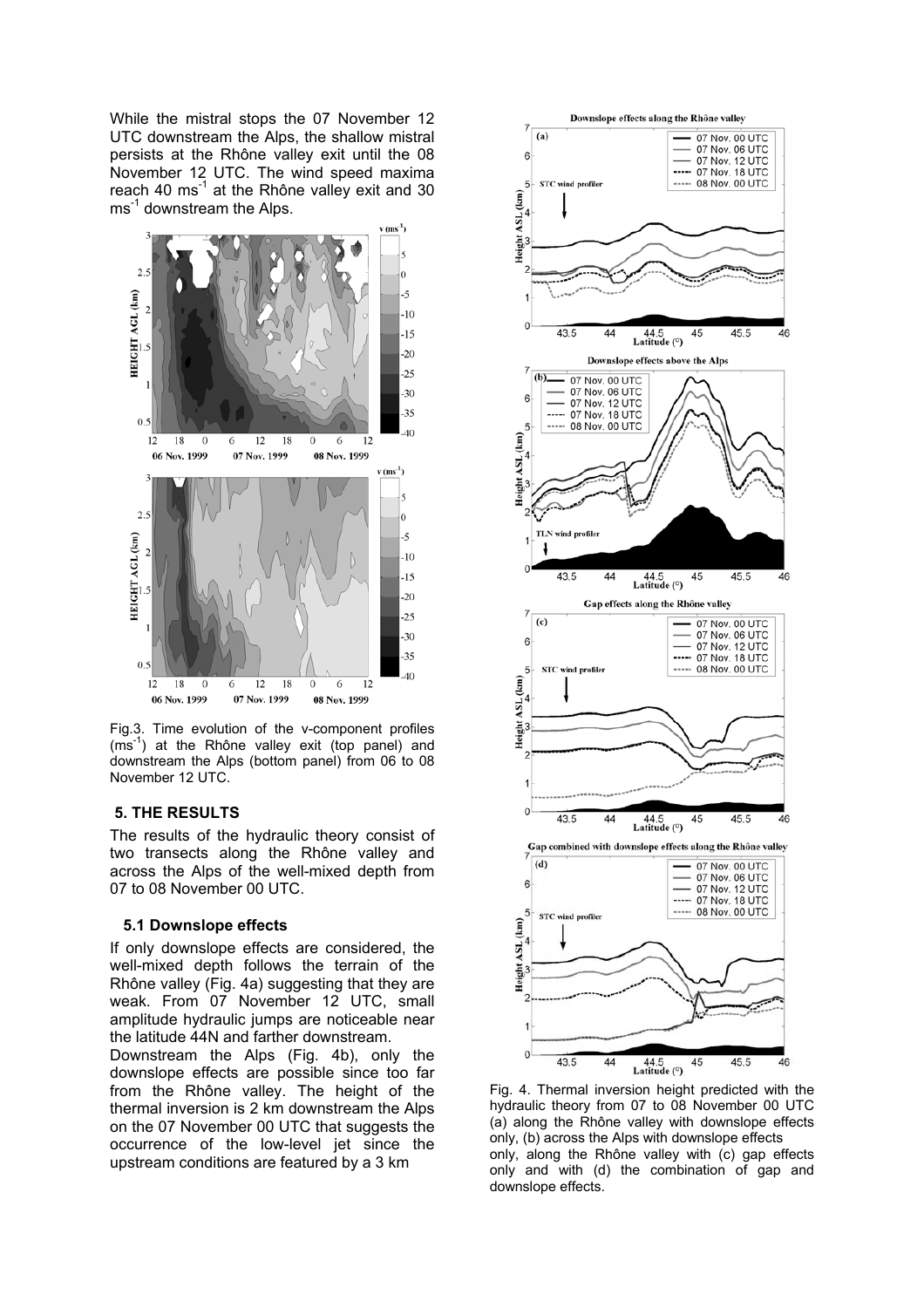well-mixed layer. From 07 November 12 UTC, large amplitude hydraulic jump occurs near the latitude 44.25N and is presumably responsible for the mistral cessation observed by the TLN wind profiler (Fig. 3).

### **5.2 Gap effects along the Rhône valley**

If only the gap effects are considered (Fig. 4c); a low-level jet occurs along the Rhône valley on the 08 November 00 UTC while the observations show that it is triggered earlier on the 07 November 06 UTC (Fig. 3).

The superposition of the gap and downslope effects also leads to a shallow mistral but triggered earlier on the 07 November 12 UTC that better fits with the observations. Thus, downslope effects are not negligible along the Rhône valley. The study shows that the nonlinear synergetic combination of the two effects determines the flow structure along the Rhône valley. Note that the acceleration of the mistral along the Rhône valley (Fig. 4d) linked with a decreasing well-mixed layer looks similar with the oblique shocks found in transient flows past obstacles (Schär and Smith, 1993; Drobinski et al., 2004). The mistral accelerates despite the broadening of the valley without considering the diminishing surface roughness towards the Sea.

### **5.3 Non-hydrostatic simulations with RAMS**

A non-hydrostatic simulation with a 9 km horizontal mesh spacing is performed to analyze the validity of the hydraulic theory and to highlight that 3D processes also play a major role in the mistral spatial distribution.

The analysis of the horizontal wind field at 1000 m AGL (Fig. 5) highlights that the mistral blows along the Rhône valley and downstream the Alps on the 07 November 00 UTC. The hydraulic theory confirms that feature since at this time, no hydraulic jump is predicted.

12 hours later, the non-hydrostatic simulation exhibits the Alps lee wake that marks the breakdown of the mistral downstream the Alps. That feature is confirmed by the wind profiler observations and at this time, the hydraulic theory predicts a large amplitude hydraulic jump located over the descending slopes. Its position is marked by a white star on Fig. 5. Along the Rhône valley, the simulation confirms the persistence of the mistral indicating that gap effects prevail. The hydraulic theory predicts the presence of small-amplitude hydraulic jumps resulting from the downslope effects (Fig. 4a).

Figure 6 displays the South North transects of the wind speed and isentropes along the

Rhône valley (top panel) and across the Alps (bottom panel) given by the RAMS simulation on the 07 November 12 UTC. Isentropes along the Rhône valley point out small hydraulic jumps above the low-level jet.





Isentropes across the Alps exhibit a large amplitude hydraulic jump as predicted by the theory.

Thus, the two-dimensional analysis of the hydraulic theory is compatible with threedimensional effects. The large amplitude hydraulic jump found downstream the Alps is associated with the mistral breakdown and can be related to wave breakings over the mountain (Jiang et al., 2003). Non-hydrostatic simulations confirm that the classic hydraulic jump found downstream the Alps is involved in the baroclinically generation of the potential vorticity (Smolarkievicz and Rotunno, 1989).

However, some care must be taken in interpreting the hydraulic results. The strength of the assumptions, especially the absence of turbulence, surface roughness and the basic parameterization of jump discontinuity, prohibits an accurate and quantitative description of the well-mixed layer and wind speeds. Moreover, thermal effects, as heating